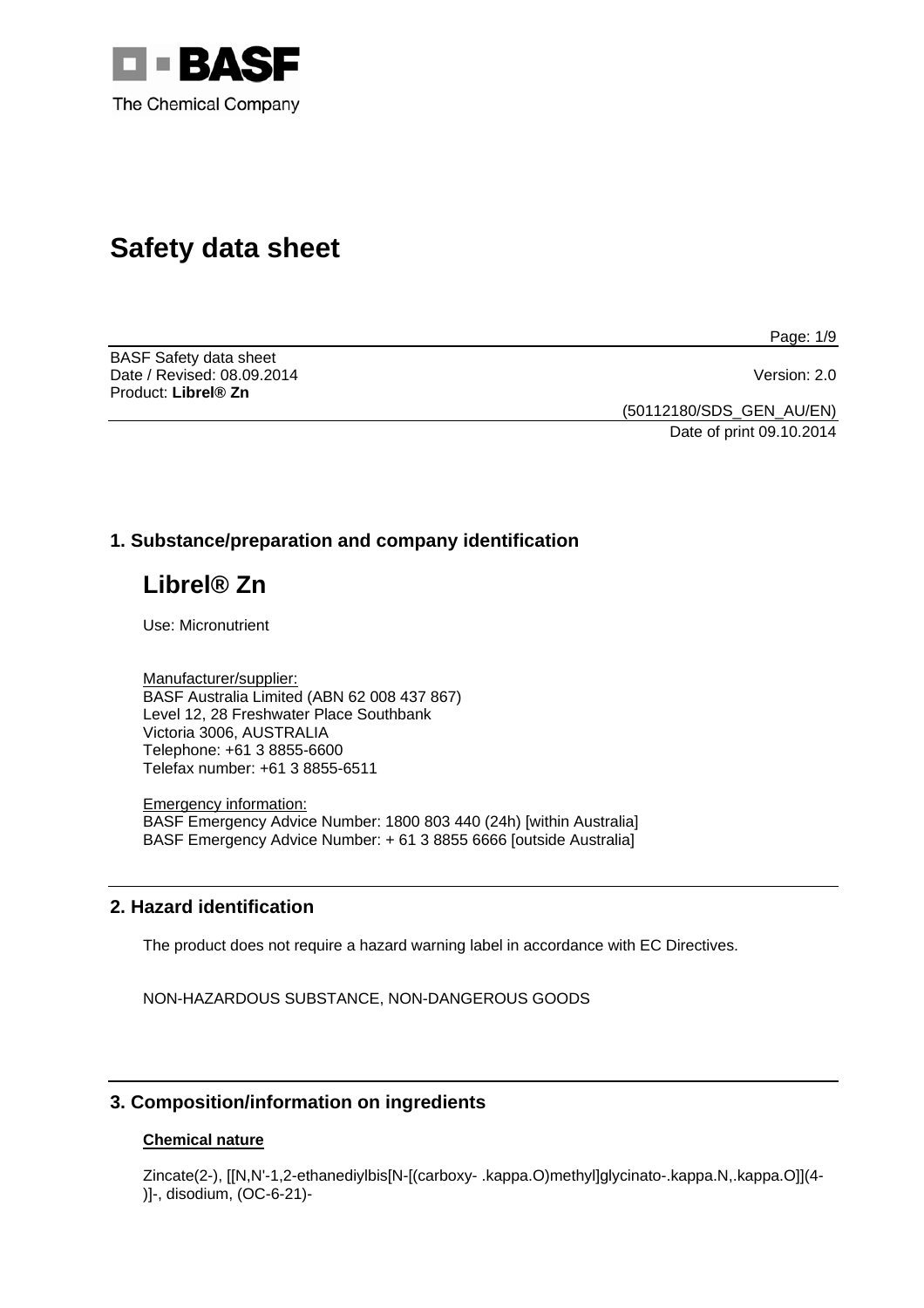Page: 2/9

BASF Safety data sheet Date / Revised: 08.09.2014 Version: 2.0 Product: **Librel® Zn**

(50112180/SDS\_GEN\_AU/EN)

Date of print 09.10.2014

CAS Number: 14025-21-9 EC-Number: 237-865-0

## **4. First-Aid Measures**

General advice: Remove contaminated clothing.

If inhaled: Keep patient calm, remove to fresh air.

On skin contact: Wash thoroughly with soap and water.

On contact with eyes: Wash affected eyes for at least 15 minutes under running water with eyelids held open.

On ingestion: Rinse mouth and then drink plenty of water.

Note to physician: Symptoms: No significant symptoms are expected due to the non-classification of the product. Treatment: Symptomatic treatment (decontamination, vital functions).

## **5. Fire-Fighting Measures**

Suitable extinguishing media: dry powder, foam

Unsuitable extinguishing media for safety reasons: carbon dioxide

Specific hazards: harmful vapours, nitrogen oxides, carbon oxides Evolution of fumes/fog. The substances/groups of substances mentioned can be released in case of fire.

Special protective equipment: Wear a self-contained breathing apparatus.

Further information:

The degree of risk is governed by the burning substance and the fire conditions. Contaminated extinguishing water must be disposed of in accordance with official regulations.

## **6. Accidental Release Measures**

Personal precautions:

Use personal protective clothing. Information regarding personal protective measures see, section 8.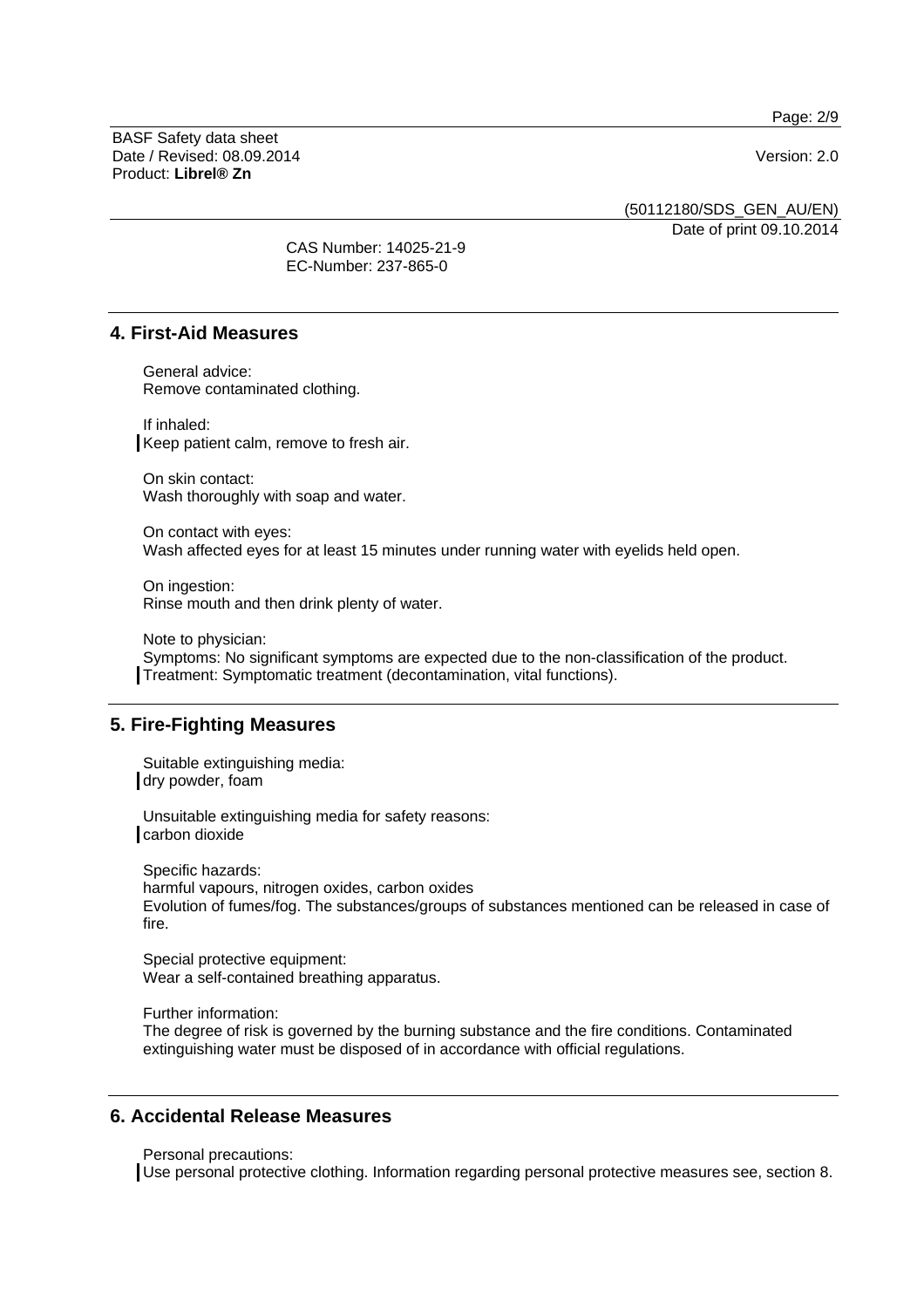Page: 3/9

BASF Safety data sheet Date / Revised: 08.09.2014 Version: 2.0 Product: **Librel® Zn**

(50112180/SDS\_GEN\_AU/EN)

Date of print 09.10.2014

Environmental precautions: Contain contaminated water/firefighting water. Do not discharge into drains/surface waters/groundwater.

Methods for cleaning up or taking up: For small amounts: Pick up with suitable appliance and dispose of. For large amounts: Contain with dust binding material and dispose of. Dispose of absorbed material in accordance with regulations.

## **7. Handling and Storage**

#### **Handling**

Breathing must be protected when large quantities are decanted without local exhaust ventilation.

Protection against fire and explosion: Avoid dust formation. Take precautionary measures against static discharges.

Dust explosion class: none.

#### Storage

Suitable materials for containers: Polypropylene (PP), High density polyethylene (HDPE) Further information on storage conditions: Keep container tightly closed and dry; store in a cool place.

## **8. Exposure controls and personal protection**

Components with occupational exposure limits

no exposure standard allocated

Personal protective equipment

Respiratory protection:

Suitable respiratory protection for lower concentrations or short-term effect: Particle filter with medium efficiency for solid and liquid particles (e.g. EN 143 or 149, Type P2 or FFP2)

Hand protection:

Chemical resistant protective gloves

Suitable materials also with prolonged, direct contact (Recommended: Protective index 6, corresponding > 480 minutes of permeation time according to EN 374):

e.g. nitrile rubber (0.4 mm), chloroprene rubber (0.5 mm), polyvinylchloride (0.7 mm) and other Supplementary note: The specifications are based on tests, literature data and information of glove manufacturers or are derived from similar substances by analogy. Due to many conditions (e.g. temperature) it must be considered, that the practical usage of a chemical-protective glove in practice may be much shorter than the permeation time determined through testing. Manufacturer's directions for use should be observed because of great diversity of types.

Eye protection: Safety glasses with side-shields.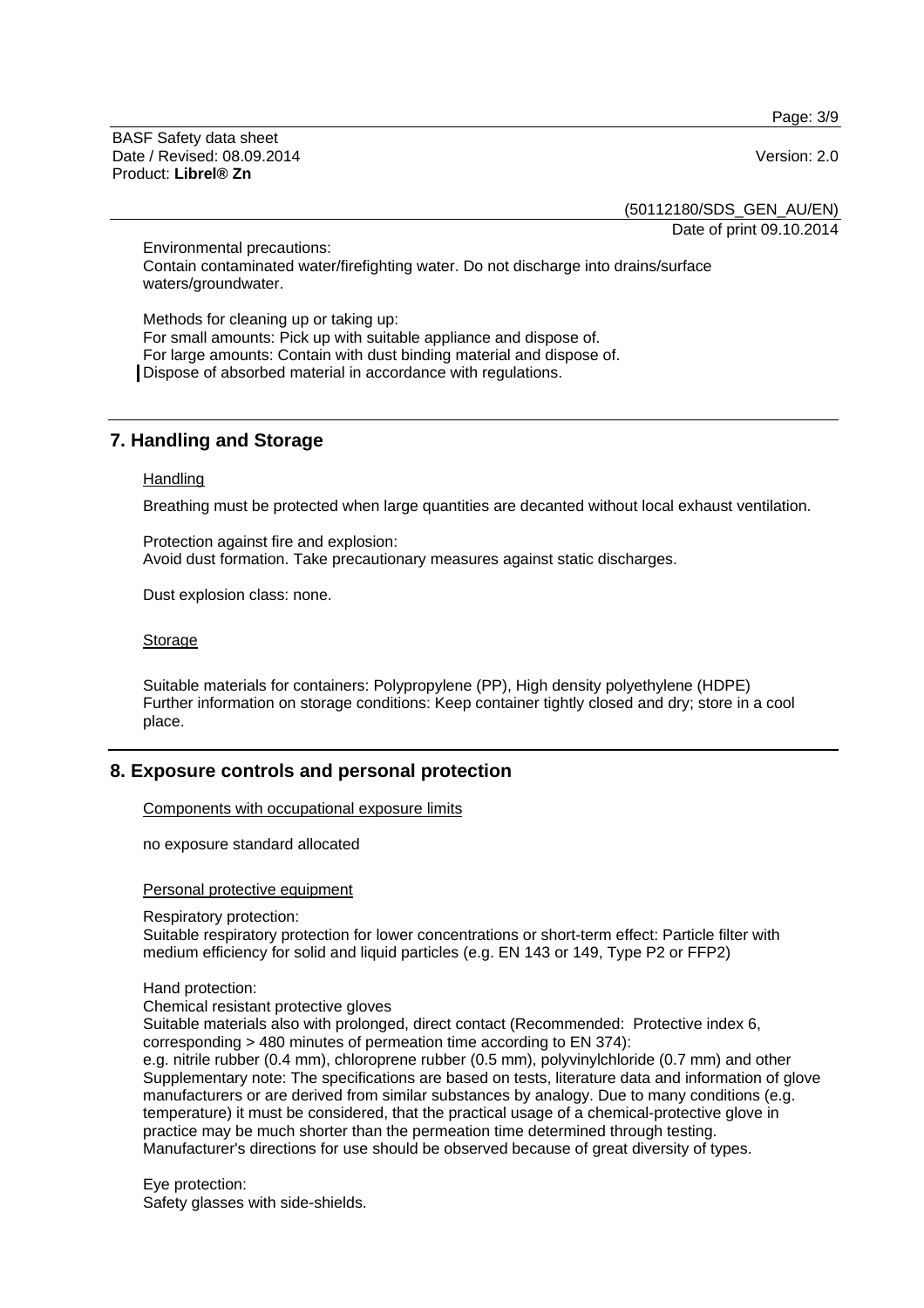Page: 4/9

BASF Safety data sheet Date / Revised: 08.09.2014 Version: 2.0 Product: **Librel® Zn**

(50112180/SDS\_GEN\_AU/EN)

Date of print 09.10.2014

Body protection:

Body protection must be chosen depending on activity and possible exposure, e.g. apron, protecting boots, chemical-protection suit (according to EN 14605 in case of splashes or EN ISO 13982 in case of dust).

General safety and hygiene measures:

Wearing of closed work clothing is recommended. No eating, drinking, smoking or tobacco use at the place of work. Handle in accordance with good industrial hygiene and safety practice.

## **9. Physical and Chemical Properties**

| Form:<br>Colour:<br>Odour:                      | free flowing fine granules<br>white<br>odourless |
|-------------------------------------------------|--------------------------------------------------|
| pH value:                                       | $5 - 9$                                          |
| Melting point:                                  | not applicable                                   |
| Boiling point:                                  | not applicable                                   |
| Flash point:                                    |                                                  |
| Flammability:<br>Lower explosion limit:         | not applicable<br>not highly flammable           |
| Upper explosion limit:                          | not applicable                                   |
| Ignition temperature:                           | not applicable<br>> 530 °C                       |
| Self ignition:                                  | not self-igniting                                |
| Explosion hazard:<br>Fire promoting properties: | not applicable<br>not fire-propagating           |
| Vapour pressure:                                | < 0.000001 hPa<br>(25 °C)                        |
| Density:                                        | Study does not need to be                        |
| Bulk density:                                   | conducted.<br>650 - 900 kg/m3                    |
| Solubility in water:                            | approx. 300 g/l                                  |
| Hygroscopy:                                     | (20 °C)<br>The product has not been tested.      |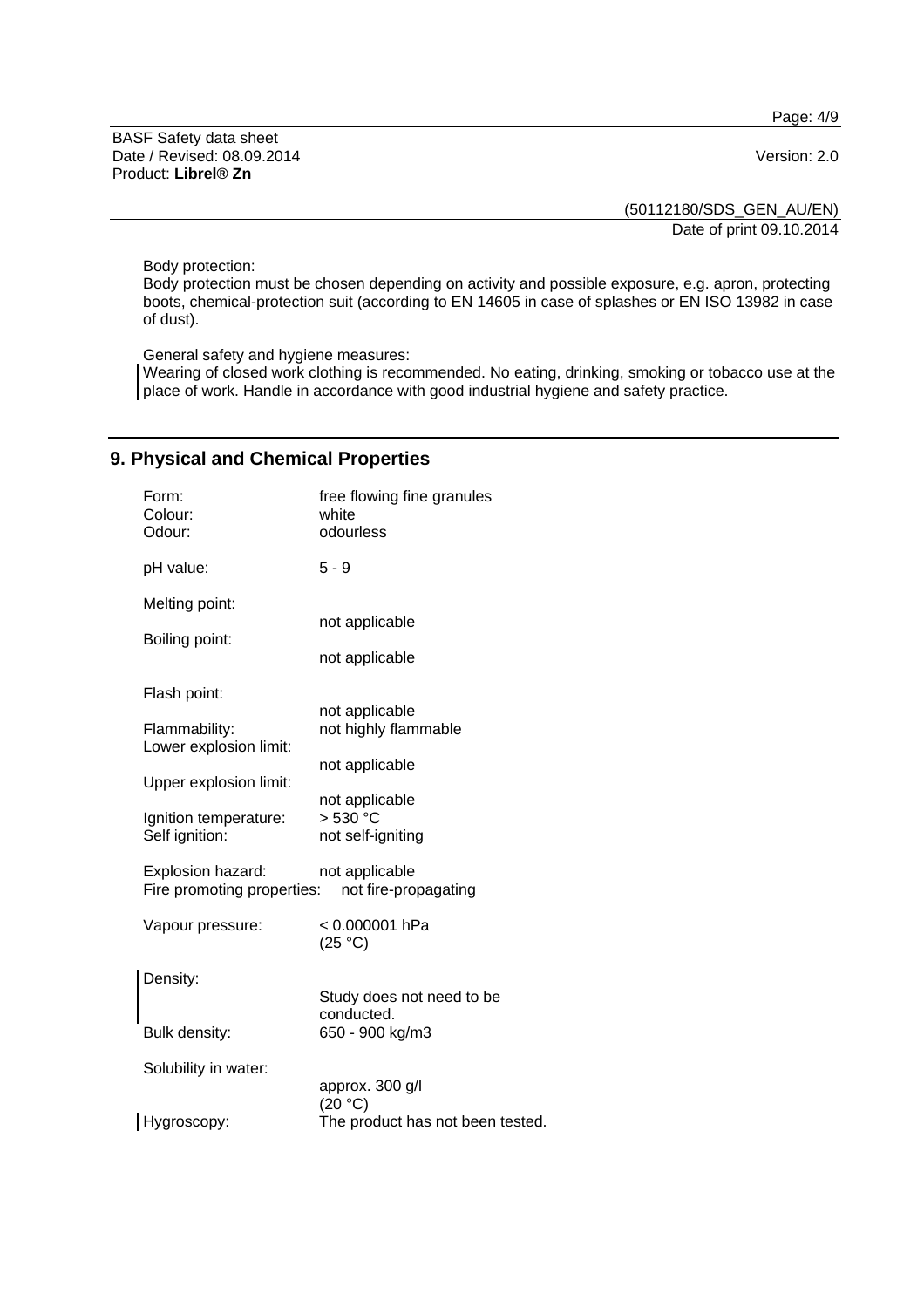Page: 5/9

BASF Safety data sheet Date / Revised: 08.09.2014 Version: 2.0 Product: **Librel® Zn**

(50112180/SDS\_GEN\_AU/EN)

|                                              |                                                                                                                                                                                                                      |              | Date of print 09.10.2014 |
|----------------------------------------------|----------------------------------------------------------------------------------------------------------------------------------------------------------------------------------------------------------------------|--------------|--------------------------|
|                                              | Partitioning coefficient n-octanol/water (log Pow):<br>-8.841<br>(25 °C)<br>The product has not been tested.<br>The statement has been derived from<br>substances/products of a similar<br>structure or composition. | (calculated) |                          |
| Viscosity, dynamic:<br>Viscosity, kinematic: | not applicable<br>not applicable, the product is a solid                                                                                                                                                             |              |                          |

Other Information:

If necessary, information on other physical and chemical parameters is indicated in this section.

## **10. Stability and Reactivity**

Conditions to avoid: Avoid dust formation. Avoid extreme temperatures.

Thermal decomposition: not determined

Substances to avoid: strong oxidizing agents, strong bases, strong acids

Hazardous reactions: The product may contain explosive fine dust or such dust may be produced by abrasion during transport or product transfer.

Hazardous decomposition products: No hazardous decomposition products if stored and handled as prescribed/indicated.

## **11. Toxicological Information**

#### **Acute toxicity**

Assessment of acute toxicity: Virtually nontoxic after a single ingestion. Virtually nontoxic by inhalation.

LD50 rat (oral): > 2,000 mg/kg (OECD Guideline 423)

LC50 rat (by inhalation): > 5 mg/l 4 h (OECD Guideline 436) An aerosol was tested.

LD50 rat (dermal): not determined

#### **Irritation**

Assessment of irritating effects: Not irritating to eyes and skin.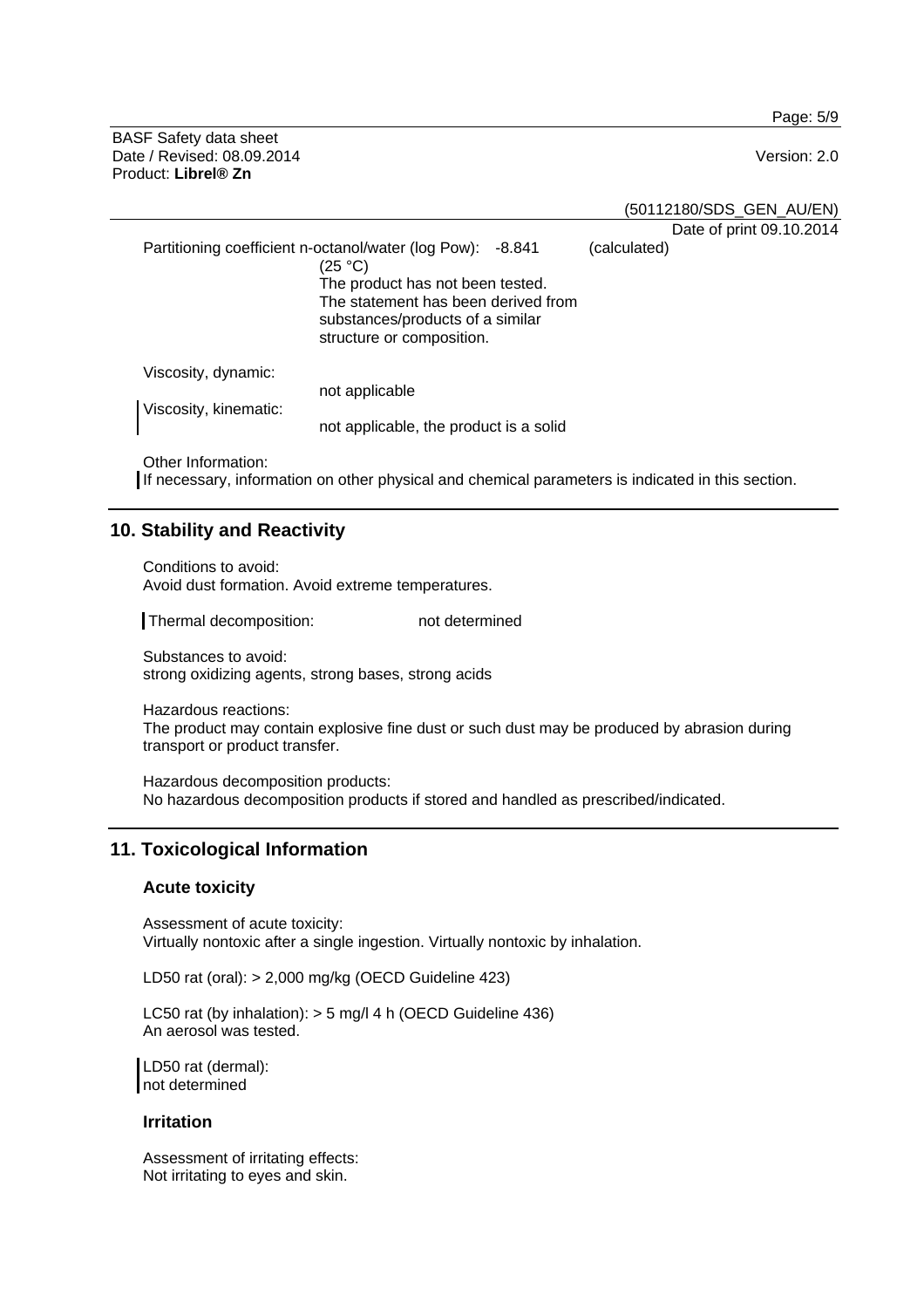Page: 6/9

BASF Safety data sheet Date / Revised: 08.09.2014 Version: 2.0 Product: **Librel® Zn**

(50112180/SDS\_GEN\_AU/EN)

Date of print 09.10.2014

Primary skin irritation In vitro assay: non-irritant (OECD Guideline 439)

Primary irritations of the mucous membrane: Slightly irritating. (BCOP)

#### **Sensitization**

Assessment of sensitization:

There is no evidence of a skin-sensitizing potential. The product has not been tested. The statement has been derived from substances/products of a similar structure or composition.

#### **Repeated dose toxicity**

Assessment of repeated dose toxicity:

No adverse effects were observed after repeated oral exposure in animal studies. No adverse effects were observed after repeated inhalative exposure in animal studies. The product has not been tested. The statement has been derived from substances/products of a similar structure or composition.

## **Genetic toxicity**

#### Assessment of mutagenicity:

Results from a number of mutagenicity studies with microorganisms, mammalian cell culture and mammals are available. Taking into account all of the information, there is no indication that the substance is mutagenic. The product has not been tested. The statement has been derived from substances/products of a similar structure or composition.

#### **Carcinogenicity**

Assessment of carcinogenicity:

In long-term studies in rats in which the substance was given by feed, a carcinogenic effect was not observed. The product has not been tested. The statement has been derived from substances/products of a similar structure or composition.

#### **Reproductive toxicity**

Assessment of reproduction toxicity:

The results of animal studies gave no indication of a fertility impairing effect. The product has not been tested. The statement has been derived from substances/products of a similar structure or composition.

## **Developmental toxicity**

#### Assessment of teratogenicity:

Animal studies gave no indication of a developmental toxic effect at doses that were not toxic to the parental animals. The product has not been tested. The statement has been derived from substances/products of a similar structure or composition.

## **12. Ecological Information**

#### **Ecotoxicity**

Assessment of aquatic toxicity: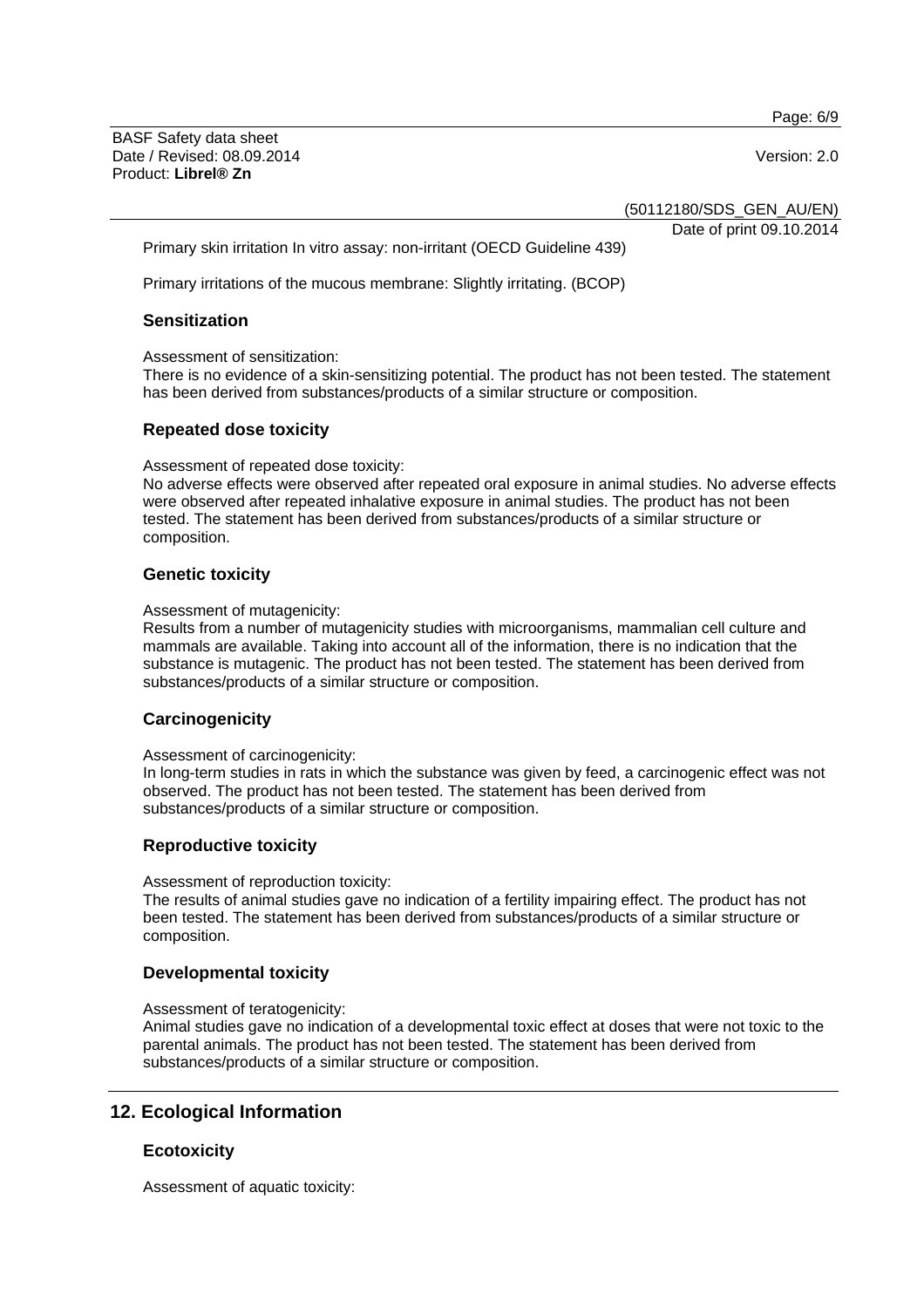Page: 7/9

BASF Safety data sheet Date / Revised: 08.09.2014 Version: 2.0 Product: **Librel® Zn**

(50112180/SDS\_GEN\_AU/EN)

Date of print 09.10.2014

There is a high probability that the product is not acutely harmful to aquatic organisms. The inhibition of the degradation activity of activated sludge is not anticipated when introduced to biological treatment plants in appropriate low concentrations.

Toxicity to fish: LC50 (96 h) > 100 mg/l, Lepomis macrochirus (Fish test acute, static)

Aquatic invertebrates:

EC50 (48 h) > 100 mg/l, Daphnia magna (OECD Guideline 202, part 1, static)

Aquatic plants:

EC50 (72 h) > 100 mg/l (growth rate), Pseudokirchneriella subcapitata (OECD Guideline 201, static) acute Effect

EC10 (72 h) > 10 mg/l (growth rate), Pseudokirchneriella subcapitata (OECD Guideline 201, static) long-term effect

Microorganisms/Effect on activated sludge: EC50 (0.5 h), bacteria not determined

Chronic toxicity to fish: No observed effect concentration (35 d) > 30 mg/l, Brachydanio rerio (OECD Guideline 210, Flow through.)

Chronic toxicity to aquatic invertebrates: No observed effect concentration (21 d), > 30 mg/l, Daphnia magna (OECD Guideline 211, semistatic)

Assessment of terrestrial toxicity: No data available concerning terrestrial toxicity.

#### **Mobility**

Assessment transport between environmental compartments: The substance will not evaporate into the atmosphere from the water surface. Adsorption to solid soil phase is not expected.

#### **Persistence and degradability**

Assessment biodegradation and elimination (H2O): Poorly biodegradable.

#### **Bioaccumulation potential**

Assessment bioaccumulation potential: Because of the n-octanol/water distribution coefficient (log Pow) accumulation in organisms is not to be expected.

#### **Additional information**

Add. remarks environm. fate & pathway: Treatment in biological waste water treatment plants has to be performed according to local and administrative regulations.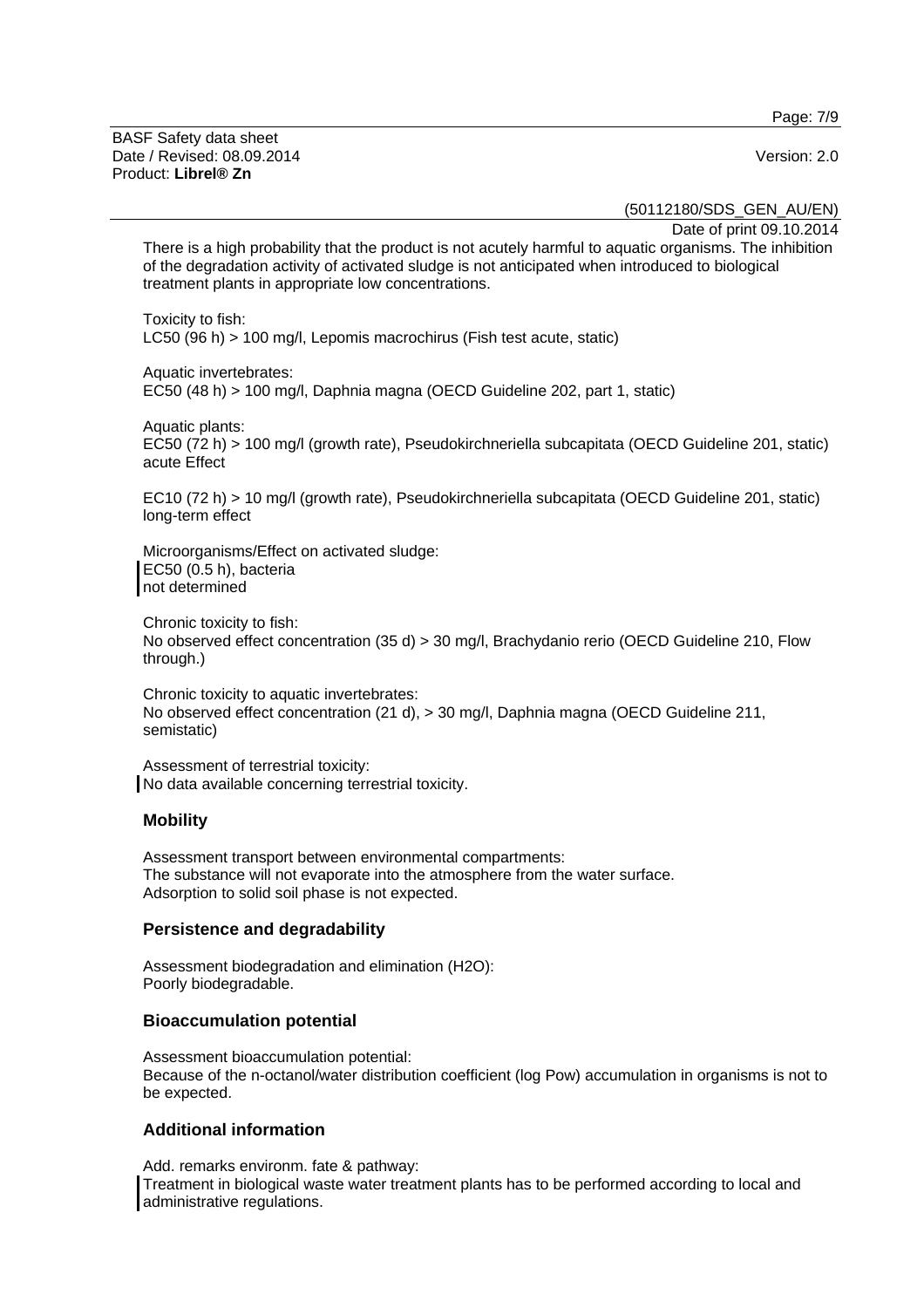Page: 8/9

BASF Safety data sheet Date / Revised: 08.09.2014 Version: 2.0 Product: **Librel® Zn**

(50112180/SDS\_GEN\_AU/EN) Date of print 09.10.2014

Other ecotoxicological advice: Do not discharge product into the environment without control.

## **13. Disposal Considerations**

Must be disposed of or incinerated in accordance with local regulations.

Contaminated packaging: Uncontaminated packaging can be re-used. Packs that cannot be cleaned should be disposed of in the same manner as the contents.

## **14. Transport Information**

#### **Domestic transport:**

Not classified as a dangerous good under transport regulations

**Sea transport**  IMDG

Not classified as a dangerous good under transport regulations

**Air transport**  IATA/ICAO

Not classified as a dangerous good under transport regulations

## **15. Regulatory Information**

Poisons Schedule: Not scheduled

#### **Regulations of the European union (Labelling)**

EC-Number: 237-865-0

as in Annex VI of Directive 67/548/EEC:

The product does not require a hazard warning label in accordance with EC Directives.

#### **Other regulations**

If other regulatory information applies that is not already provided elsewhere in this safety data sheet, then it is described in this subsection.

#### **Registration status:**